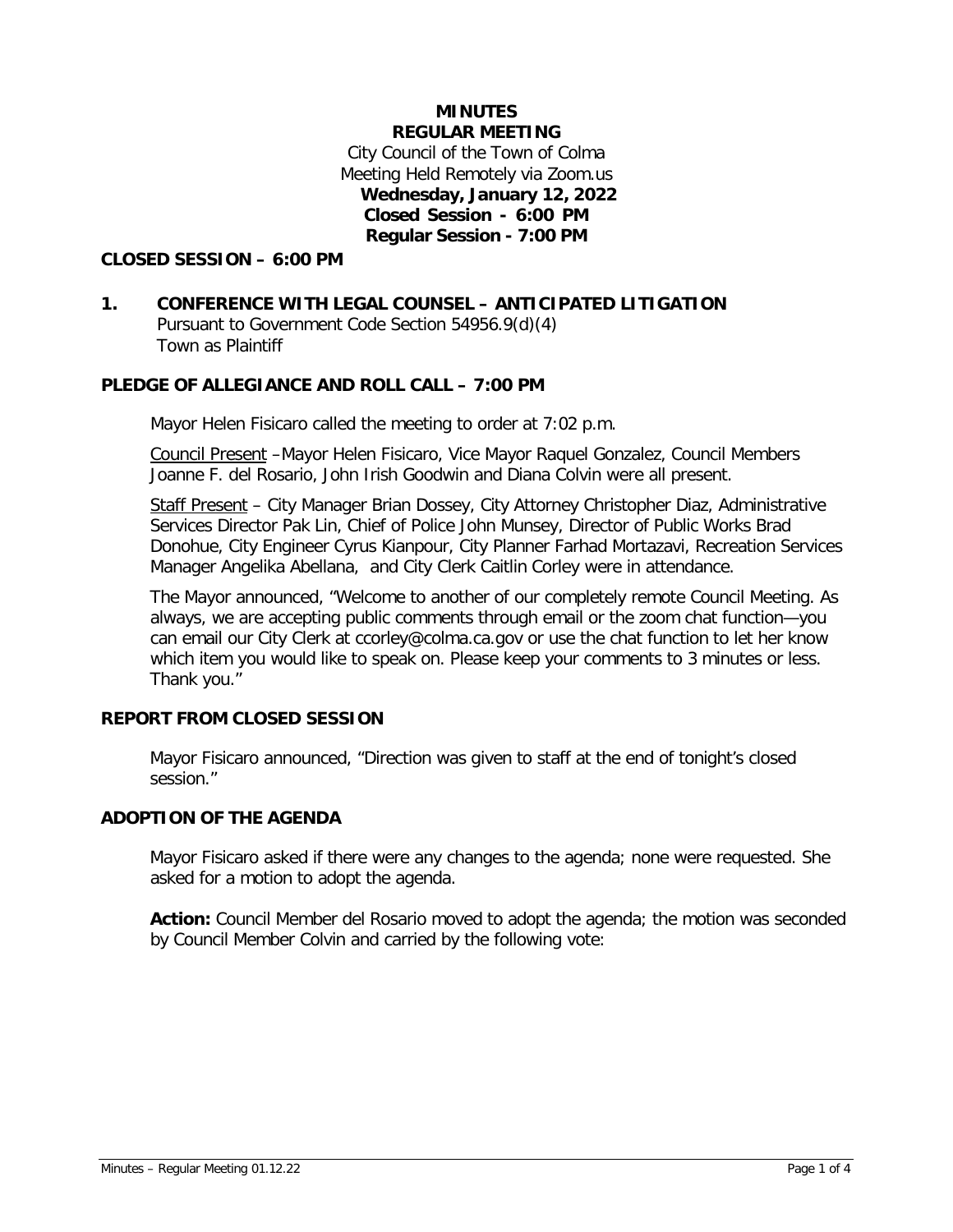| Name                  | Voting |    | Present, Not Voting |                   | Absent |
|-----------------------|--------|----|---------------------|-------------------|--------|
|                       | Aye    | No | Abstain             | Not Participating |        |
| Helen Fisicaro, Mayor |        |    |                     |                   |        |
| Raquel Gonzalez       |        |    |                     |                   |        |
| Joanne F. del Rosario |        |    |                     |                   |        |
| John Irish Goodwin    |        |    |                     |                   |        |
| Diana Colvin          |        |    |                     |                   |        |
|                       | 5      |    |                     |                   |        |

# **PRESENTATION**

- Recreation Service Director Angelika Abellana announced the Holiday House Decorating Award Recipients:
	- o Carlos Family Verano Neighborhood
	- o Manela Family Hoffman Neighborhood
	- o Catimbang Family Sterling Park Neighborhood
	- o Flowerland Florist Colma Business
	- o Tellez Family Most Festive Overall
- Anthony Tansimore, President of the Peninsula Humane Society & SPCA gave an update on the organization.
- Recreation Service Director Angelika Abellana introduced New Recreation Coordinator Daisy Esquivias.
- Chief Munsey presented the Police Department Year in Review Presentation.

### **PUBLIC COMMENTS**

Mayor Fisicaro opened the public comment period at 7:34 p.m. and seeing no one come forward to speak, she closed the public comment period.

### **CONSENT CALENDAR**

- 2. Motion to Accept the Minutes from the December 2, 2021 Special Meeting.
- 3. Motion to Accept the Minutes from the December 7, 2021 Special Meeting.
- 4. Motion to Accept the Minutes from the December 8, 2021 Regular Meeting.
- 5. Motion to Approve Report of Checks Paid for December 2021.
- 6. Motion to Accept Informational Report on Recreation Department Programs, Activities, Events, and Trips for the Fourth Quarter of 2021.
- 7. Motion to Reconfirm Findings and Determinations Under Resolution No. 2021-33 and Assembly Bill 361 for the Continuation of Virtual Meetings.
- 8. a. Motion to Adopt a Resolution Directing Town Staff to Fly the National Flag of Israel at the Community Center in Lieu of the Town Flag on May 5, 2022 Until Sunset.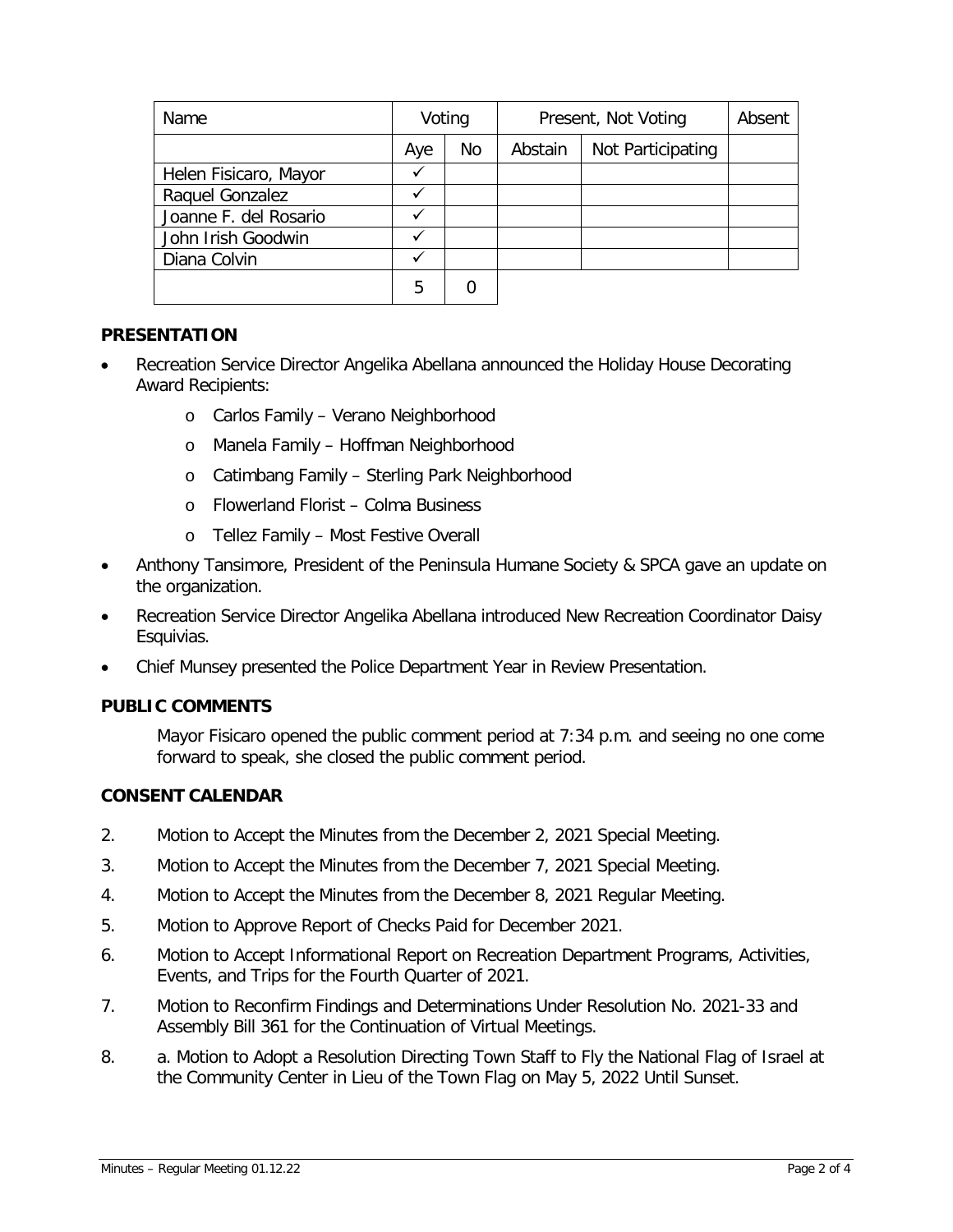b. Motion to Adopt Resolution Directing Town Staff to Fly Various Commemorative Flags in Lieu of the Town of Colma Flag at the Colma Community Center.

Action: Council Member del Rosario moved to approve the consent calendar items #2 through 8; the motion was seconded by Council Member Colvin and carried by the following vote:

| Name                  | Voting |    | Present, Not Voting |                   | Absent |
|-----------------------|--------|----|---------------------|-------------------|--------|
|                       | Aye    | No | Abstain             | Not Participating |        |
| Helen Fisicaro, Mayor |        |    |                     |                   |        |
| Raquel Gonzalez       |        |    |                     |                   |        |
| Joanne F. del Rosario |        |    |                     |                   |        |
| John Irish Goodwin    |        |    |                     |                   |        |
| Diana Colvin          |        |    |                     |                   |        |
|                       | 5      | 0  |                     |                   |        |

### **NEW BUSINESS**

# 9. **FOURTH AMENDMENENT TO EMPLOYMENT CONTRACT FOR CITY MANAGER**

City Attorney Christopher Diaz presented the staff report. He noted that the effective date in the resolution should be corrected from January 12, 2021 to January 12, 2022. Mayor Fisicaro opened the public comment period at 7:39 p.m. and seeing no one request to speak she closed the public comment period. Council discussion followed.

**Action:** Mayor Fisicaro moved to Adopt a Resolution Approving Fourth Amendment to Employment Contract With Brian Dossey, with the noted corrections; the motion was seconded by Council Member Goodwin and carried by the following vote:

| Name                  | Voting |    | Present, Not Voting |                   | Absent |
|-----------------------|--------|----|---------------------|-------------------|--------|
|                       | Aye    | No | Abstain             | Not Participating |        |
| Helen Fisicaro, Mayor |        |    |                     |                   |        |
| Raquel Gonzalez       |        |    |                     |                   |        |
| Joanne F. del Rosario |        |    |                     |                   |        |
| John Irish Goodwin    |        |    |                     |                   |        |
| Diana Colvin          |        |    |                     |                   |        |
|                       | 5      |    |                     |                   |        |

# **STUDY SESSION**

## 10. **SANITARY SEWER ENTERPRISE FUND**

Director of Public Works and Planning Brad Donohue presented the staff report. Mayor Fisicaro opened the public comment period at 8:14 p.m. and seeing no one come forward to speak, she closed the public comment period. Council discussion followed. Upon request the Mayor reopened the public comment period at 8:39 p.m. Resident Ken Gonzalez asked a question. The Mayor closed the public comment period at 8:44 p.m. Council discussion continued.

This item was for discussion only; no action was taken at this meeting.